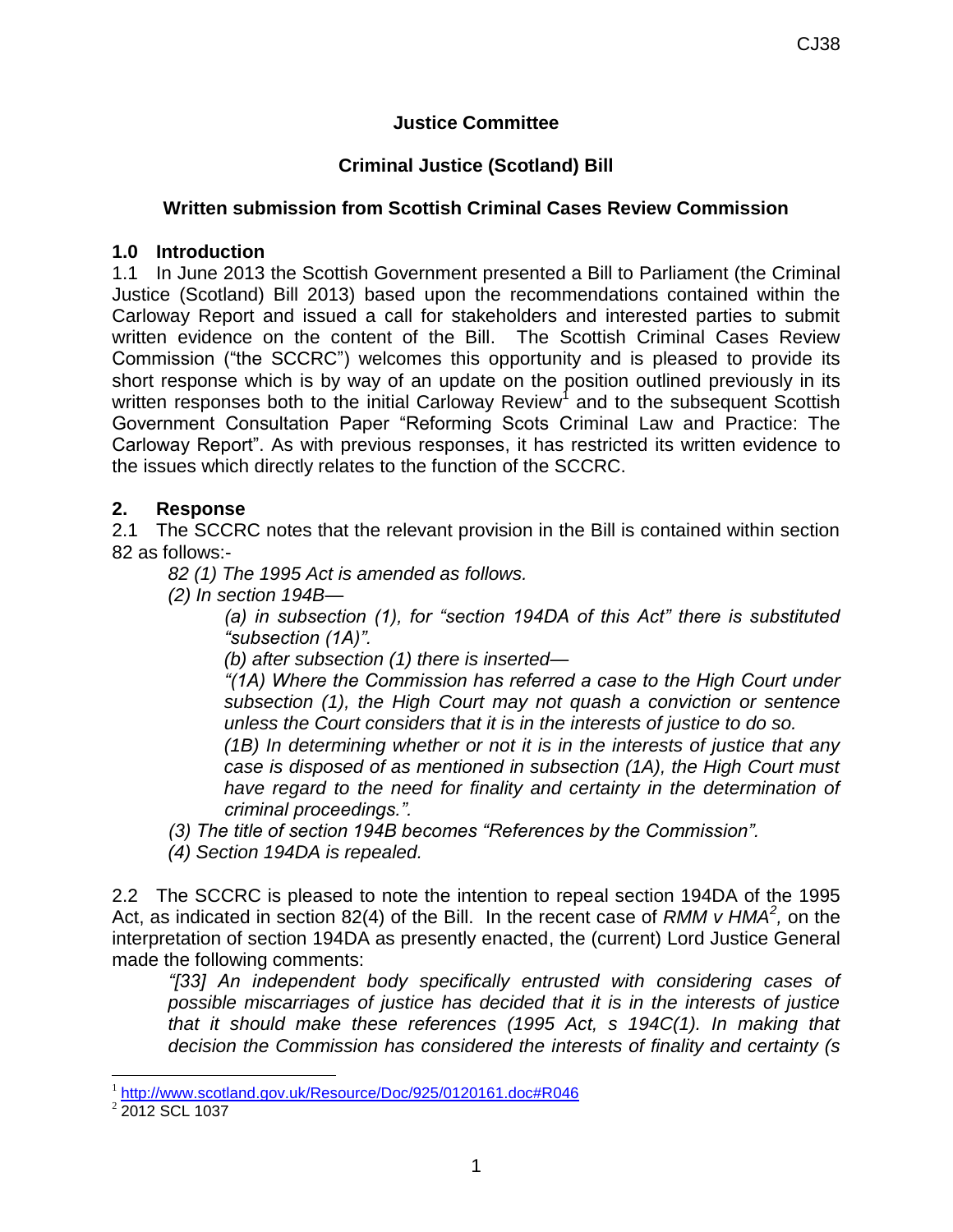*194C(2)). Although this court has been given the power to reject a reference in language that replicates the provision applicable to the Commission (s 194DA(1), (2)), it cannot be right for us simply to duplicate the Commission's function and give effect to our own view. In light of the impressive record of the Commission, it is unlikely that we will have cause to differ from its judgment on this point. I think that we are entitled to assume, unless the contrary is apparent, that the Commission has considered the criteria set out in section 194C and has duly made its independent and informed judgment on them. In my view, we should reject a reference only where the Commission has demonstrably failed in its task;*  for example, by failing to apply the statutory test at all; by ignoring relevant *factors; by considering irrelevant factors; by giving inadequate reasons, or by making a decision that is perverse."* 

2.3 The Commission notes that the opinion of the Lord Justice General was supportive of the Commission's previous written submissions on this matter to the effect that there is no empirical basis to conclude that the Commission has in the past applied its interests of justice test unreasonably, or that it is likely to do so in the future.

2.4 The Commission is opposed to the provision contained within section 82(2) of the 2013 Bill to insert the new subsections (1A) and (1B) into section 194B of the 1995 Act. In light of the sensitive relationship between the SCCRC and the High Court, it would be highly unsatisfactory for the High Court to refuse to consider a reference where the Commission, in the exercise of its powers, has concluded that there *may* have been a miscarriage of justice and that it is in the interests of justice that the conviction or sentence, or both, be reconsidered at an Appeal. The Commission remains of the view that there should be no veto of a referral at either stage of the appeal process. By introducing the new subsections (1A) and (1B) Parliament is retaining the "gatekeeping role" of the High Court which was the subject of so much criticism when originally introduced by S194DA of the 1995 Act. Simply shifting the implementation of that role from the start of the appeal process to the end of the process appears to be counterintuitive and makes little pragmatic sense. If the Carloway reforms were intended to save time and expense and to reduce complexity, the changes now proposed in section 82 of the Bill flies in the face of them. It is entirely possible that the proposed reform will, in comparison to the currently prevailing scheme, result in greater expense to the justice system, slower processing of Commission referrals and, as a consequence of the proposed changes, a weakened Commission in the eyes of the public. This would appear to be contrary to the Government's stated aim, in the policy memorandum which accompanies the present Bill, "*to enhance efficiency and bring the appropriate balance to the justice system…".*

2.5 Of greater concern however is the shift in the construction of the proposed test from negative to positive. Whereas under 194DA the court is enjoined to reject the reference if it believes that it is not in the interests of justice to allow it to continue the new provision makes clear that the court may only quash a conviction or sentence if it believes that to do so is in the interests of justice. One might argue that these are two sides of the same coin. To do so, however, is to overlook the degree to which the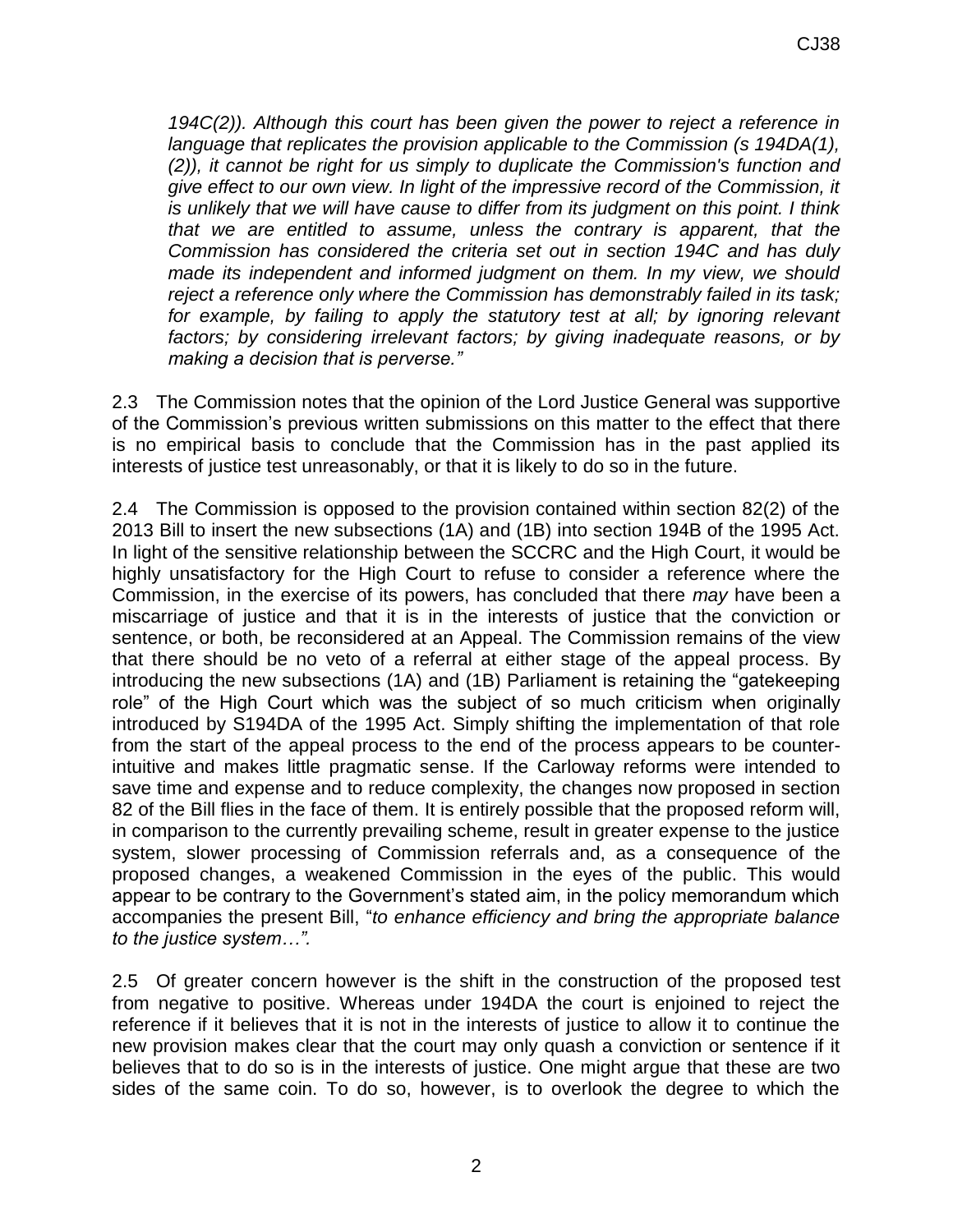decision in *RMM* placed certain restrictions on any application of section 194DA by the appeal court. Out of adherence to constitutional principle, the court has taken what is, it is submitted, a most restrictive interpretation of that section. It was assisted in this task by the framing of the issue in terms of whether the interests of justice are served by allowing the appeal to continue rather than whether it is in the interests of justice to quash the conviction or sentence. The proposed amendment is, one might reasonably argue, constructed in such a way as to convey the impression that Parliament expects the court to consider the matter again. That is not to say that the court will not interpret the section more restrictively once more, but such an outcome is not guaranteed. When the Commission, having considered a case in full, concludes that there may have been a miscarriage of justice and it is in the interests of justice that a referral be made, there is no logical reason to place in statute a provision which allows the High Court to reject the case on the basis that it does not consider it in the interests of justice to allow the appeal.

2.6 It is worth stressing again that, at page 368 of his report, Lord Carloway suggested that the High Court might choose to bring a Commission reference to a conclusion by considering and applying, *"in whatever order it deems appropriate in the particular case"*, either leg of the proposed new two-tier test to be applied by the High Court under subsection (1A). Accordingly, whilst this new provision entitles an applicant to a full hearing of his appeal, the court may choose to address the second leg of the test first; and if the court is not satisfied that it is in the interests of justice to proceed the appeal could be dismissed, notwithstanding the fact that the Commission believes that a miscarriage of justice may have occurred. The Commission is of the view that such an outcome would seriously undermine both the independence of the Commission and its role in strengthening public confidence in the ability of the Scottish criminal justice system to address miscarriages of justice.

2.7 When considering the provision of an appropriate remedy for addressing historic miscarriages of justice the Sutherland Committee $3$  considered, and rejected, the possibility of giving additional powers to the High Court to carry out its own investigations into potential miscarriages of justice. As it stated at para 5.45 of its Report *"…We doubted whether petitioners or the public would regard it as a satisfactory arrangement that the body which had already refused an appeal should be given the responsibility of considering and investigating whether there were any grounds in effect*  for a further appeal and should then determine it. We do not regard this as a sensible *solution in relation to miscarriages of justice."* The Commission believes that the same principles can be applied to the present provisions which seek to introduce an "interests of justice" element to Commission appeals. It seems contrary to the *raison d`etre* for the creation of a Commission to create a new statutory provision whereby an appeal court can decide to ignore the grounds established for a possible miscarriage of justice by introducing a default position which entitles the court to reject an appeal "in the interests of justice" and applying the criteria of finality and certainty at this stage. As has

 $\overline{a}$  $3$  Sutherland Committee, "Report by the Committee on Criminal Appeals and Miscarriages of Justice Procedures" (Cm 3245, 1996)